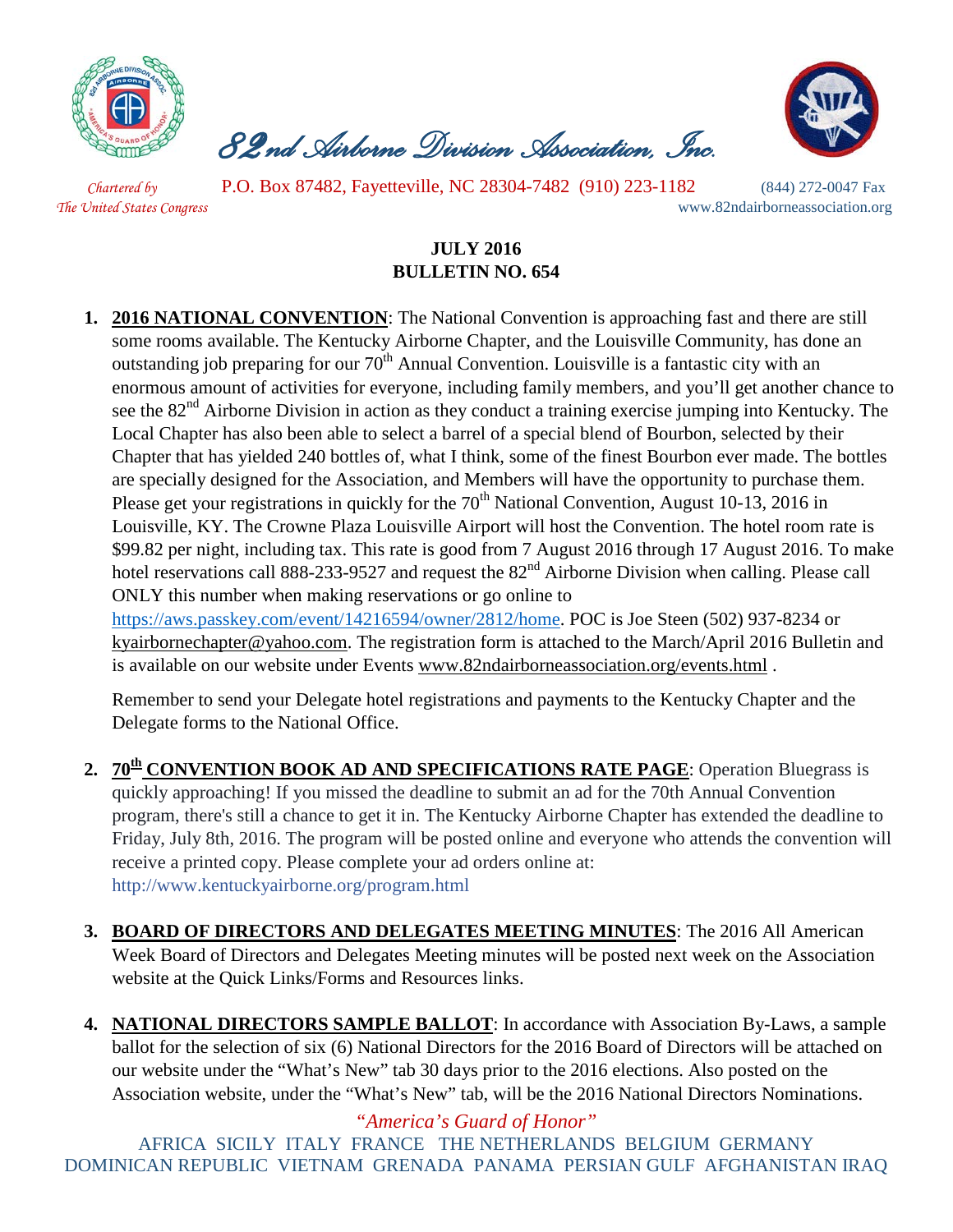



- **5. CONVENTION DELEGATES**: An updated list of Convention Delegates is attached below. Only the Delegates on the list may speak and vote at the Delegate meeting. Anyone who does not abide by this rule will be asked to leave. It has been requested that we shorten the deadline for delegates. It is important to the National Office that we get as many representatives from the Chapters as possible at our meetings during Convention, and the suggestions we have received from Delegates and the information we have been able to pass on to them has been very valuable and helpful to the success of the Association. For this reason, we are moving the deadline for delegates to 31 July 2016 for the Convention. Also, so that, if a Chapter has a member who can attend AAW, but not the Convention, we will be moving to change the By-Laws to accept names for AAW Delegates till 1 May, of that year. If they will also be the Delegate at Convention, simply state on their form that they will be attending for AAW and Convention of that year. By 31 July, of that year, send in the names of your Convention Delegates, if you have not named any yet, or, if needed, send in changes to the names of Delegates that you had previously though were able to attend the Convention. We have not been able to find a reason why this will not work, except for some last minute work by National, which we think we can handle, so we will give it a try and let you know how it works out. Again, the most important part is for the Chapters to have representation at the meetings so we will always try to accommodate, as must as possible, to ensure they can attend. For now, this change is only effective for this Convention, and will remain so unless the Members vote affirmatively to pass the change in the Association By-Laws, which will be presented at the 2016 Convention. The By-Law change will also clarify that the applications may be received by regular mail or as an email attachment.
- **6. SERVICE ON NATIONAL COMMITTEES**: The Association Steering Committee may meet at the Convention. The time, date and location will be determined by the Committee Chairperson noted below:

BUDGET & FINANCE – Lawrence J. Slavicek WAYS & MEANS – Lawrence J. Slavicek INSURANCE BOND AGENT – Randy Glancy INTERNAL AFFAIRS – PP Ron Rath VETERAN – Laurie Clay WEBSITE & AUTOMATION – Bill Bauer BY-LAWS – PP Rich Becker PUBLIC RELATIONS – Steve Copening CONVENTION PLANNING – PP Bill Eberle AWARDS – T. Ed Herlihy RESOLUTIONS – PP Andy Andersen MEMORIAL/MONUMENT – Patrick Barry BUSINESS DEVELOPMENT – Neil Parkin

*"America's Guard of Honor"*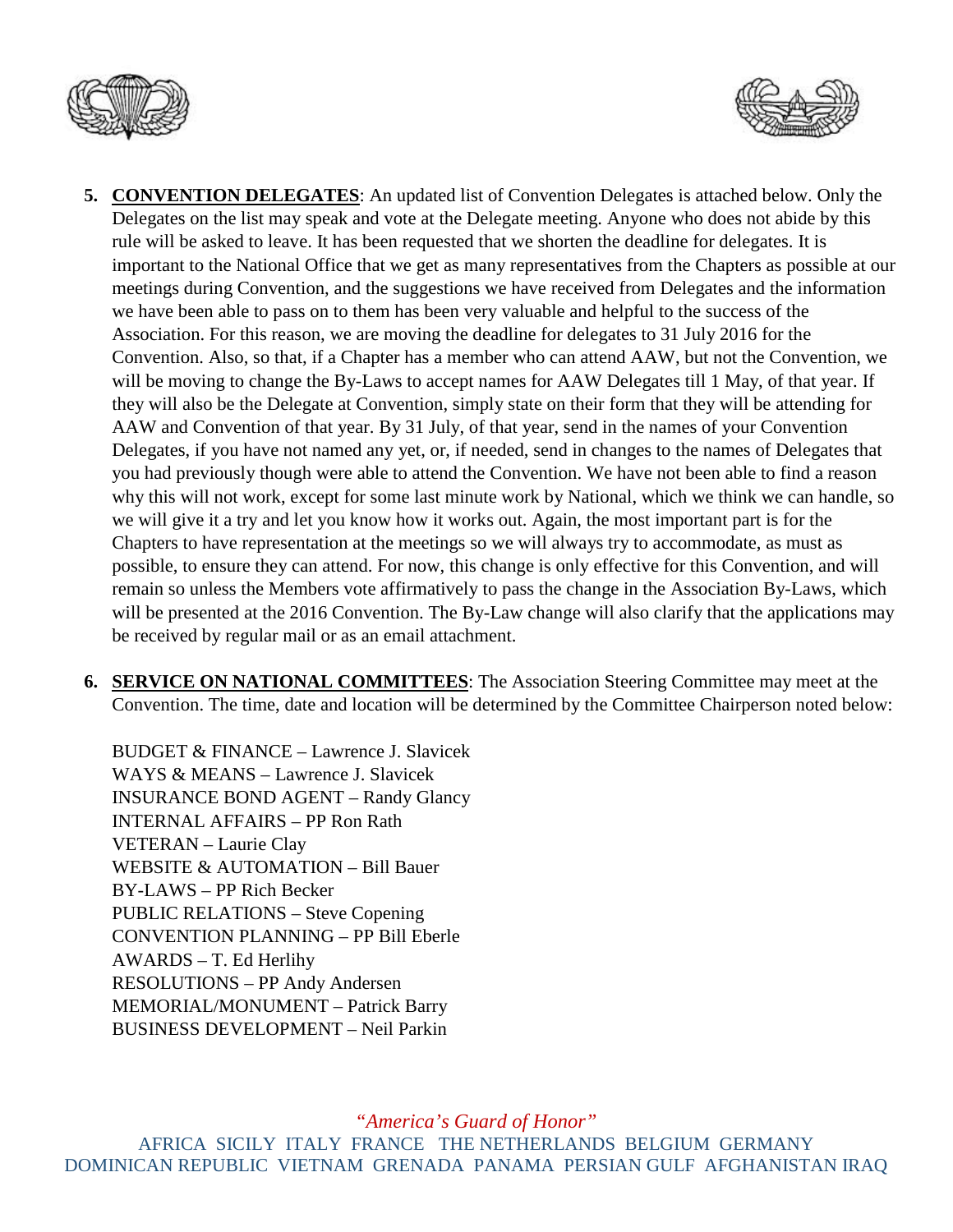



- **7. ASSOCIATION SUSPENSES/DEADLINES:** Please note the following Association deadlines (all information should be sent to Executive Director Bill Bauer, unless otherwise noted):
	- a. Changes to By-Laws: Proposed changes and/or amendments to Chapter or Association By-Laws should be submitted in letter form and signed by the Chapter Chairperson. Changes are *due 29 July 2016*.
	- b. Delegates: Names for Convention Delegates will be accepted until 31 July 2016.

## **8. WITHIN THE DIVISION AND FORT BRAGG**:

- a. Members of the 1<sup>st</sup> Squadron, 17<sup>th</sup> Cavalry Regiment,  $82<sup>nd</sup>$  Combat Aviation Brigade, arrived in South Korea earlier in June to complete the Kiowa's final deployment. Upon the unit's return to Fort Bragg in nine months, the unit's OH-58Ds helicopters are slated to be replaced with the more modern AH-64D Apaches.
- b. Paratroopers assigned to [1st Brigade Combat Team, 82nd Airborne Division,](https://www.facebook.com/1bct82/) conduct airborne operations during Exercise Swift [Response](https://www.facebook.com/hashtag/swiftresponse?source=feed_text&story_id=10153892370428558) 16 at the [7th Army JMTC'](https://www.facebook.com/7thArmyJMTC/)s Hohenfels Training Area, Germany, on 15 June, 2016. The exercise includes more than 5,000 Soldiers and airmen from Belgium, France, Germany, Great Britain, Italy, the Netherlands, Poland, Portugal, Spain and the United States and is designed to enhance the readiness of the U.S. Global Response Force currently the Division's 1st Brigade Combat Team

Please visit the following 82d Airborne Division websites<http://www.dvidshub.net/image> and <http://www.bragg.army.mil/82ND/Pages/default.aspx> to find out more about these articles and what is happening within the Division. Also, don't forget to check out the Division's Facebook page https://www.facebook.com/82ndAirborneDivision/?fref=ts .

- **9. E-NEWS BULLETIN**: Please subscribe to the E-News Bulletin, sponsored by MultiView and updated weekly, to find out more about what is going on within the Division by going to the Association's webpage 'What's New'. We will also now be posting Association Articles and information on this site, too include our monthly bulletin, in an effort to reach more members with information about the Association. No purchase is necessary! Please support the Association by subscribing today!
- **10. MEMBERSHIP APPLICATIONS**: If your Chapter will not be submitting their membership forms via the online membership page, p*lease* use the National Application form. It is posted on the Association website under Membership/Join Today or make sure the information contained on your Chapter's form contains the same information, in the same location. It takes time to find the needed information on Chapter forms when the information is in a different location. This is just another reason why we are moving to have the Chapter's submit their members' applications online. It will save time and help alleviate spelling mistakes from illegible handwriting.

*"America's Guard of Honor"*

AFRICA SICILY ITALY FRANCE THE NETHERLANDS BELGIUM GERMANY DOMINICAN REPUBLIC VIETNAM GRENADA PANAMA PERSIAN GULF AFGHANISTAN IRAQ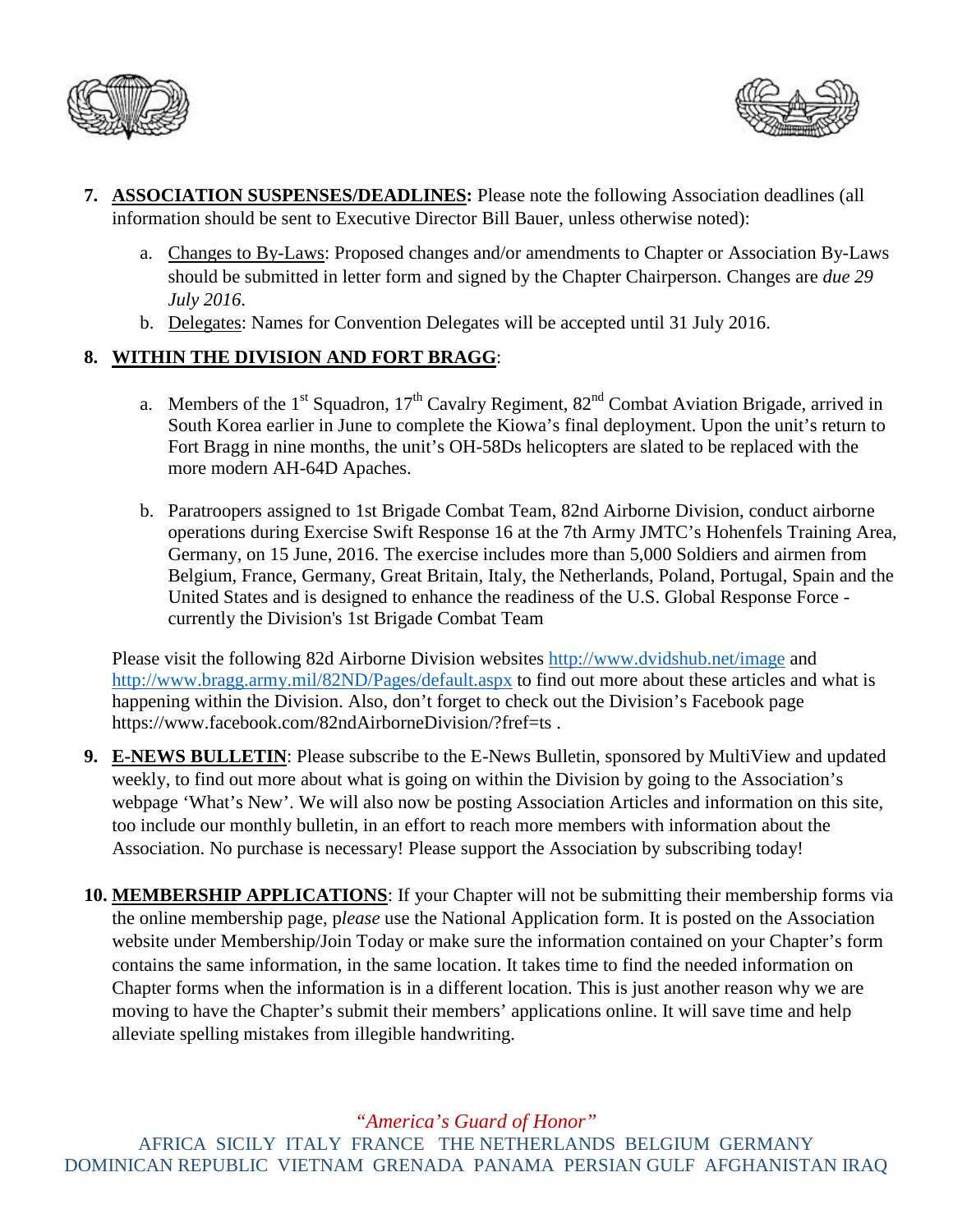



- **11. ASSOCIATION 501(c)19 DESIGNATION UPDATE**: The paperwork for our 501(c)19 request has been sent to the IRS and we are hoping to hear something back from them soon. This will be a fantastic step forward for the Association and will benefit all the Chapters.
- **12. ASSOCIATION UPCOMING EVENTS**: Please announce the following upcoming regional events at Chapter meetings, via the Chapter newsletter and website. Registration and information on these events were published in the Paraglide and also on the Association's website at the Events link: [www.82ndairborneassociation.org/events.html.](http://www.82ndairborneassociation.org/events.html) Remember, all Chapter events can be listed here in the bulletin and on our website. Let us help you to get the word out.
	- a.  $54<sup>th</sup>$  All Ohio Days, 6-8 October 2016 is at Miamisburg, OH and is hosted by the GEN M B Ridgway Chapter. POC is Treasurer Dan Lee 859-371-1001. The host hotel is Double Tree Suites 937-531-5004.

*Please be sure to notify National of upcoming events so that we can let our Membership know!*

- **13. 2nd ANNUAL ASSOCIATION 50/50 RAFFLE**: Please continue to promote our second Annual 50/50 raffle so that we can make it even more successful than last year's raffle. The drawing will be held on Saturday, 13 August 2016 during the Airborne Heritage Banquet during our 70<sup>th</sup> National Convention. Tickets can be found on our website and in the Paraglide. You do not have to be present to win so send in those tickets.
- **14. FACEBOOK PAGE**: 'Like Us' at [https://www.facebook.com/82nd-Airborne-Division-Association-](https://www.facebook.com/82nd-Airborne-Division-Association-675341502555480)[675341502555480.](https://www.facebook.com/82nd-Airborne-Division-Association-675341502555480) *This is the ONLY official Facebook page of the Association. We have no affiliation with any other sites that are using the Association's name!* You will not see a lot of advertising on our Facebook page, nor do we allow profanity or bad conduct. We would love to receive pictures from the Chapters of events that they have hosted to share with our members on this page, and will post more Association photos of things going on at the National office, and within the 82<sup>nd</sup> Airborne Division! If you want good information about what's going on in our Association this is the place to find it. Hope to see you there.
- **15. THANK YOU**: This month we want to thank all the Members of the United States Military, past and present, for their service and making it possible for us to celebrate our Independence Day. Without your service we could not enjoy all the freedoms that they have fought so hard for. Remember them again on Independence Day, and God Bless the United States of America!

## *"Eternal vigilance is required and there have to be people who step up to the plate, who believe in liberty, and who are willing to fight for it."* **-- Milton Friedman**

President Schoppe and First Lady Vickie, together with the Past Presidents, Officers and Directors of the Association wish you all a wonderful and safe Independence Day, and summer, and we look forward to seeing all the Members of our Association Family at our  $70<sup>th</sup>$  National Convention in Louisville, KY.

*"America's Guard of Honor"*

AFRICA SICILY ITALY FRANCE THE NETHERLANDS BELGIUM GERMANY DOMINICAN REPUBLIC VIETNAM GRENADA PANAMA PERSIAN GULF AFGHANISTAN IRAQ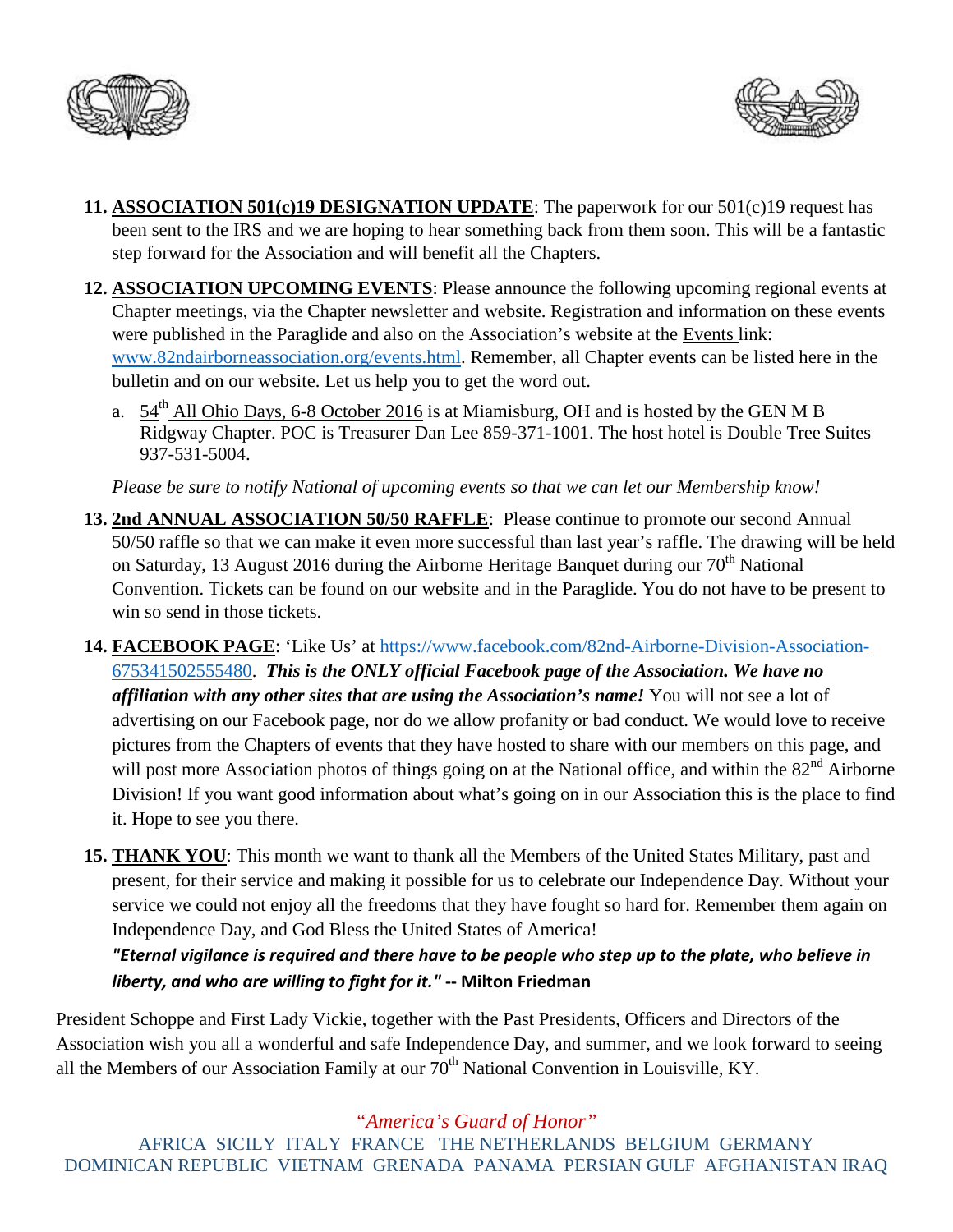



In addition, we ask that you continue to remember our Armed Forces, especially those deployed in harm's way, and our recovering Wounded Warrior. Through their sacrifice, we can sleep easy and enjoy our freedom. Airborne, All The Way!

Allen E. Schoppe

ALLEN E. SCHOPPE National President

OFFICIAL: BILL BAUER Executive Director

*"America's Guard of Honor"* AFRICA SICILY ITALY FRANCE THE NETHERLANDS BELGIUM GERMANY DOMINICAN REPUBLIC VIETNAM GRENADA PANAMA PERSIAN GULF AFGHANISTAN IRAQ